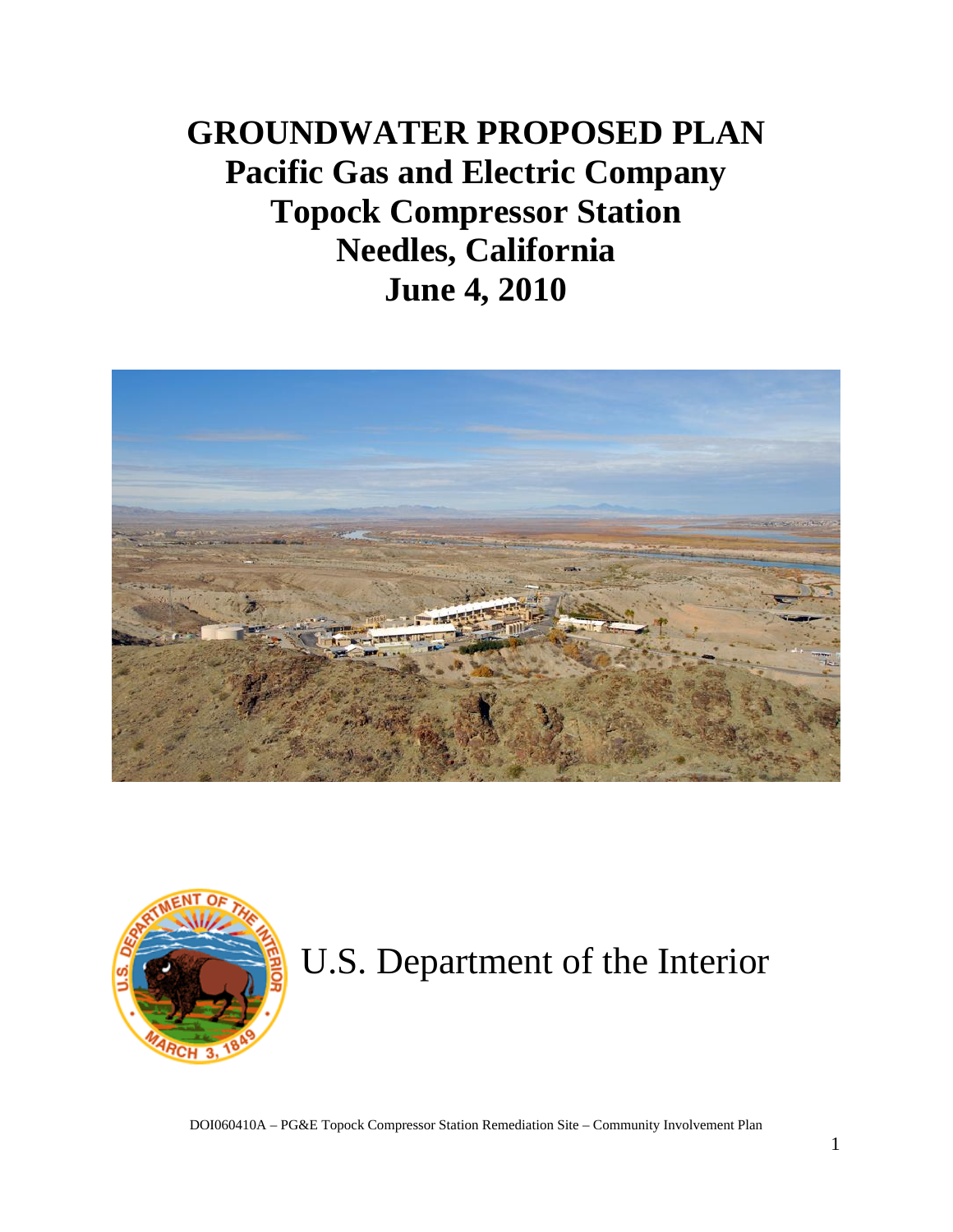# **INTRODUCTION**

This Proposed Plan is being issued by the United States Department of the Interior ("DOI") on behalf of itself and DOI's Bureau of Land Management ("BLM"), U.S. Fish and Wildlife Service ("FWS"), and Bureau of Reclamation ("Reclamation"). This Proposed Plan identifies the Preferred Alternative among the remedial action alternatives evaluated for cleaning up groundwater contaminated by past waste disposal practices at the Pacific Gas and Electric Company ("PG&E") Topock Compressor Station ("the Site") located near Needles, California.

This Proposed Plan is being issued by DOI as the lead agency responsible for activities conducted under the Comprehensive Environmental Response, Compensation and Liability Act ("CERCLA") addressing areas contaminated by the release of hazardous substances at the Site. DOI is coordinating the selection of a final remedial action alternative with the California Department of Toxic Substances Control ("DTSC"). DTSC will be selecting corrective action to address groundwater contamination pursuant to authority under State Hazardous Waste authorities and the Resource Conservation and Recovery Act ("RCRA").

DOI is issuing this Proposed Plan as part of its public participation responsibilities under Section 117 of CERCLA and Section 300.430(f)(2) of the National Oil and Hazardous Substances Pollution Contingency Plan ("NCP").

DOI, in consultation with DTSC, may modify the Preferred Alternative or select another remedial alternative presented in the Proposed Plan based on new information or public comments. Therefore, the public is encouraged

to review and comment on all alternatives presented in this Proposed Plan.

**PUBLIC COMMENT PERIOD:**  June 4, 2010 to July19, 2010

DOI will accept written comments on the Proposed Plan during the public comment period. You may submit your comments to:

Pamela S. Innis Topock Project Manager U.S. Department of Interior - OEPC P.O. Box 25007 (D-108) Denver, CO 80225-0007 E-mail: [Pamela\\_Innis@ios.doi.gov](mailto:Pamela_Innis@ios.doi.gov)

You are invited to meetings to hear about the Proposed Plan for cleaning up groundwater at the PG&E Topock Site. Written and oral comments will also be accepted at these meetings. The meetings will be held at:

#### **PUBLIC MEETINGS/PUBLIC HEARINGS**

| June 22, 2010        | Parker, AZ               |
|----------------------|--------------------------|
| <b>June 23, 2010</b> | Lake Havasu, CA          |
| <b>June 29, 2010</b> | <b>Needles, CA</b>       |
| <b>June 30, 2010</b> | <b>Golden Shores, AZ</b> |

For more information, see the Administrative Record at the following location:

Bureau of Land Management Lake Havasu Field Office 2610 Sweetwater Avenue Lake Havasu City, AZ (928) 505-1200 Hours: Monday – Friday 8 a.m. to 4:30 p.m.

Or you may access the DTSC Website at: [http://www.dtsc-topock.com](http://www.dtsc-topock.com/)  Look under "Document Library".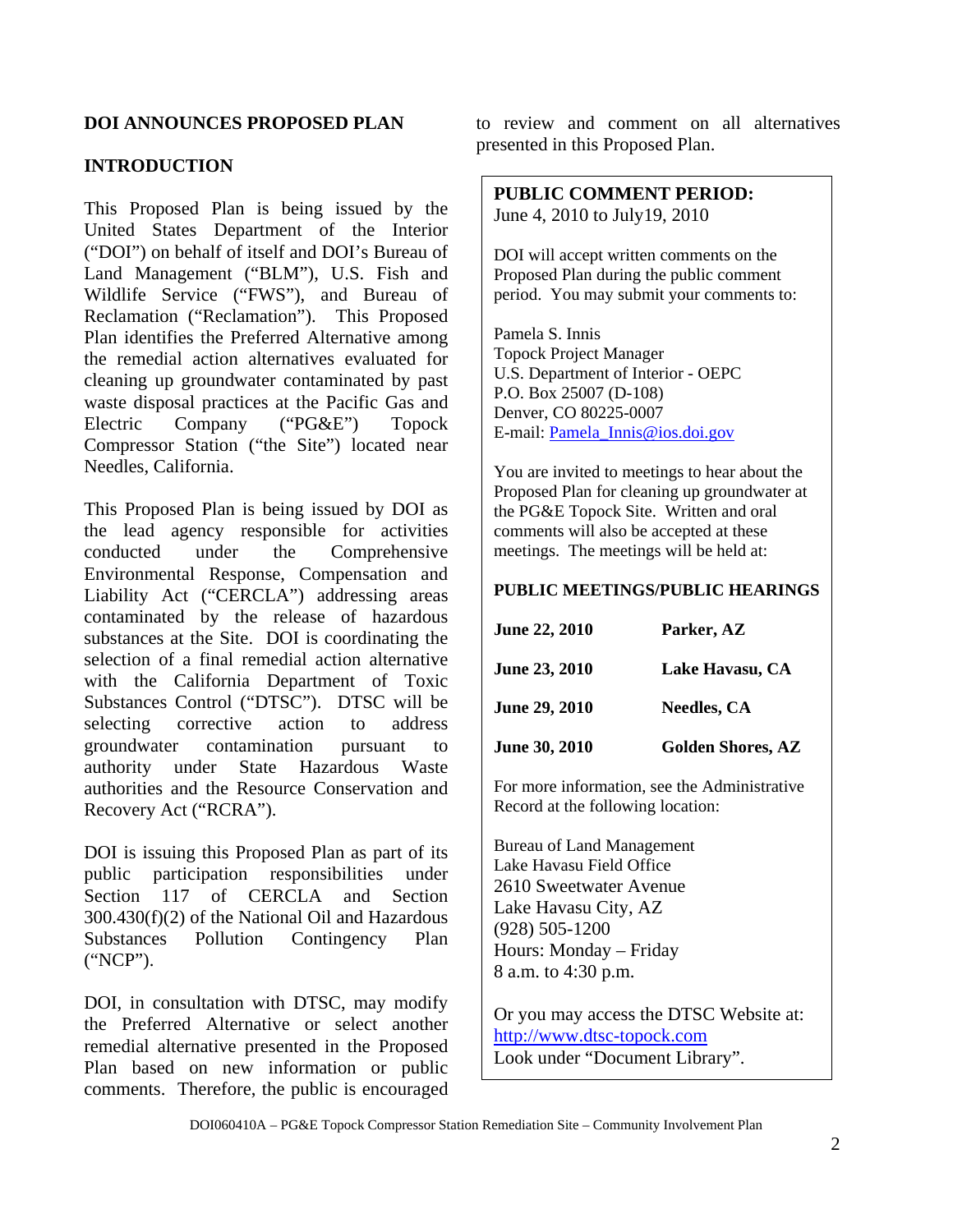Detailed information concerning groundwater contamination at the Site can be found in the RCRA Facility Investigation/Remedial Investigation ("RFI/RI") Report. The detailed comparative evaluation of remedial alternatives can be found in the Corrective Measures Study/Feasibility Study ("CMS/FS"). These and other documents are contained in the Administrative Record file for the Site. DOI and DTSC encourage the public to review these documents to gain a more comprehensive understanding of the Site and the activities that have been conducted to date at the Site.

#### **COMPRESSOR STATION HISTORY**

The PG&E Topock Compressor Station ("the Compressor Station") is located adjacent to the Colorado River in eastern San Bernardino County, California, approximately 15 miles southeast of Needles, California, south of Interstate 40, in the north end of the Chemehuevi Mountains. The Compressor Station occupies approximately 15 acres of a 65-acre parcel of PG&E-owned land. The PG&E property is surrounded by the Havasu National Wildlife Refuge ("the Refuge") and lies directly south of land under the jurisdiction of the BLM and Reclamation.

PG&E began operations at the Topock Compressor Station in December 1951 to compress natural gas supplied from the southwestern United States for transport through pipelines to PG&E's service territory in central and northern California. The property on which the Compressor Station was built was owned by the State of California. From 1951 to 1965, PG&E leased the property from the State. In 1965, PG&E gained ownership of the property.

Operations at the Compressor Station have been fairly consistent since the facility began operations in 1951. The operations consist of six major activities: compression of natural gas; cooling of the compressed natural gas and compressor lubricating oil; water conditioning; wastewater treatment; facility and equipment maintenance; and miscellaneous operations. The greatest use of chemical products involves treatment of cooling water, and the greatest volume of waste produced consists of "blowdown" from the cooling towers. Blowdown consists of used cooling water that is periodically removed from the operating circuit because it contains too much dissolved solid material generated from repeated evaporation of the cooling water.

From 1951 to 1985, hexavalent chromium-based corrosion inhibitors and biocides were added to the cooling water circuit to protect the piping and equipment in the Compressor Station cooling towers. After 1964, the cooling tower blowdown was treated to remove hexavalent chromium prior to discharge. Until approximately 1970, cooling tower blowdown was discharged directly into Bat Cave Wash, an unlined arroyo immediately west of the Compressor Station and either percolated into the ground or evaporated at the surface. Around 1970, PG&E discontinued blowdown discharge to the wash and began discharging treated blowdown into four single-lined evaporation ponds located west of Bat Cave Wash. From 1970 to 1973, PG&E injected treated blowdown into bedrock beneath the site using an injection well, but that process proved impractical and was discontinued.

In 1985, PG&E replaced the hexavalent chromium-based cooling water treatment products with non-hazardous phosphate-based products, at which time PG&E discontinued operation of the blowdown treatment system. Use of the four, single-lined evaporation ponds continued until 1989, when they were replaced with four new double-lined ponds that are still in use. Closure activities associated with former hazardous waste management facilities and the former oily water treatment system at the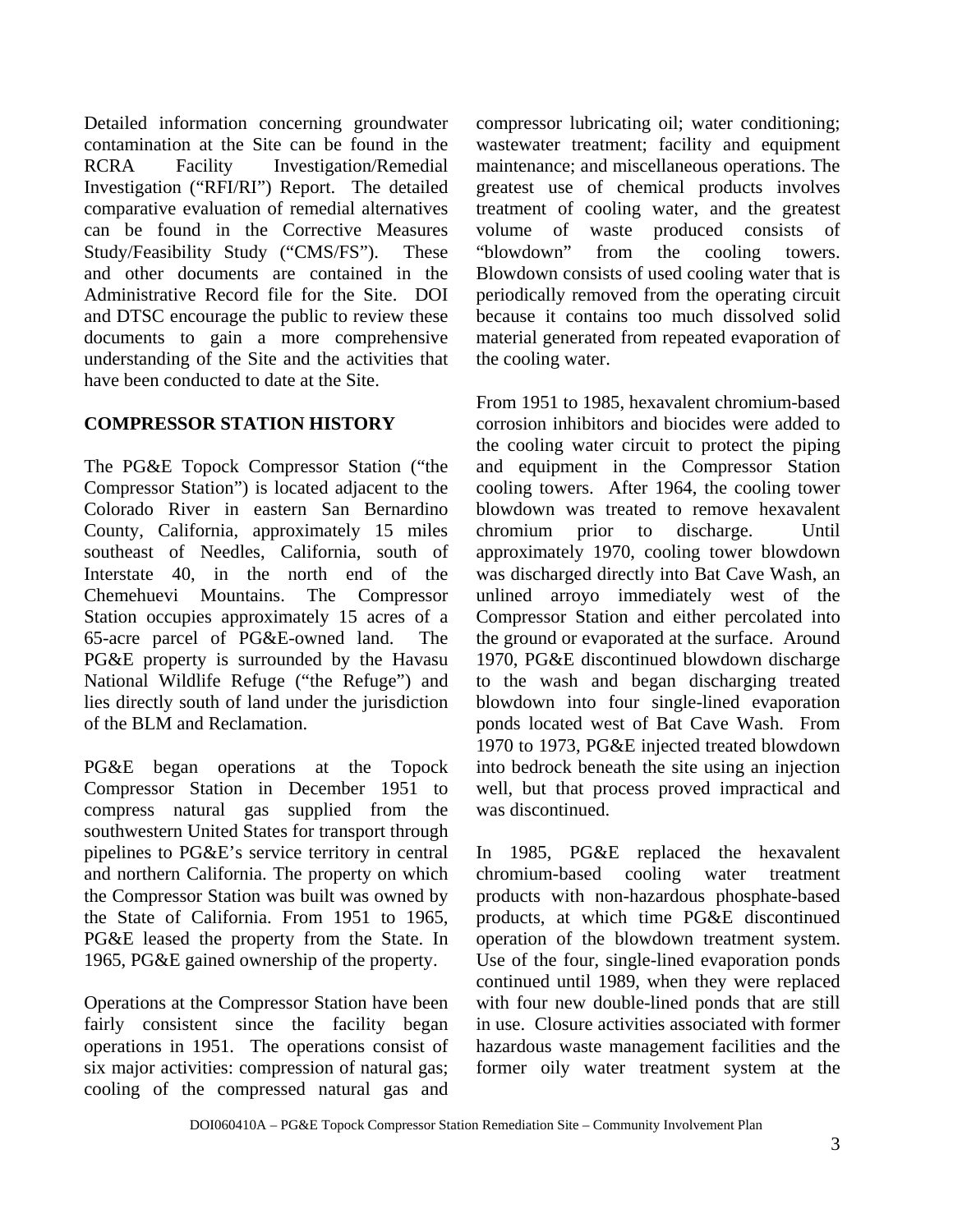compressor station were performed between 1988 and 1993.

## **SITE BACKGROUND**

Investigation activities at the Compressor Station by PG&E and DTSC date to the 1980s with the identification of solid waste management units and areas of concern through a RCRA facility assessment. In 1996, PG&E and DTSC entered into a Corrective Action Consent Agreement in which PG&E agreed to perform a RCRA Facility Investigation/ Corrective Measures Study subject to the oversight and approval of DTSC. In 2005, PG&E and DOI entered into an Administrative Consent Agreement ("Consent Agreement") in which PG&E agreed to perform a CERCLA Remedial Investigation/Feasibility Study to characterize the nature and extent of contamination and develop and evaluate cleanup alternatives subject to the oversight and approval of DOI.

Since 2005, DTSC and DOI have coordinated in their oversight of PG&E's work under these agreements and investigative and remedial activities have been performed pursuant to both RCRA corrective action and CERCLA remedial action requirements. The RCRA Facility Investigation has been combined with a CERCLA Remedial Investigation (the "RFI/RI Report") and the RCRA Corrective Measures Study has been combined with the CERCLA Feasibility Study (the "CMS/FS Report").

To efficiently manage the large volume of information generated by the investigation of the Site and accelerate cleanup of groundwater, the investigation of the Site has been separated into two components: the first an investigation of groundwater contamination and the second focused on contaminants in surface and subsurface soil. As a result, the RFI/RI Report has been broken down into three volumes. PG&E has completed Volume 1 (Site Background and History), Volume 2 (Hydrogeologic Characterization and Results of Groundwater and Surface Water Investigations), and a Volume 2 Addendum. Volume 3 is pending and will include final characterization data of soil contamination at the Site.

While the RFI/RI was underway, beginning in 2004, DOI and DTSC directed PG&E to undertake certain measures, known as "Time Critical Removal Actions" or "Interim Measures", to ensure that hexavalent chromium and other contaminants in the groundwater did not reach the Colorado River. Interim Measures 1, 2, and 3, collectively, involved the construction of treatment facilities and installation of four extraction wells to pump contaminated water out of the aquifer for treatment and disposal and, most importantly, to pull contaminated groundwater away from the Colorado River until a permanent remedy could be selected.

#### **SITE CHARACTERISTICS**

#### Cultural and Environmental Resources

The Site is located within an area considered to be of traditional cultural importance and spiritual significance to federally-recognized Native American tribes with ancestral ties to the region. Nine federally recognized Native American tribes have ancestral ties to the area and have expressed interest in the project: the Chemehuevi Indian Tribe, Cocopah Tribe of Arizona, Colorado River Indian Tribes, Fort Mojave Indian Tribe, Havasupai Indian Tribe, Hualapai Indian Tribe, Quechan Tribe of the Fort Yuma Indian Reservation, Twenty-Nine Palms Band of Mission Indians, and Yavapai-Prescott Tribe, each of which have been consulted on the project. Some of these tribes expressed strong beliefs that the selection of remedial action at the Site must fully consider the significance of cultural resources potentially affected and that adverse effects must be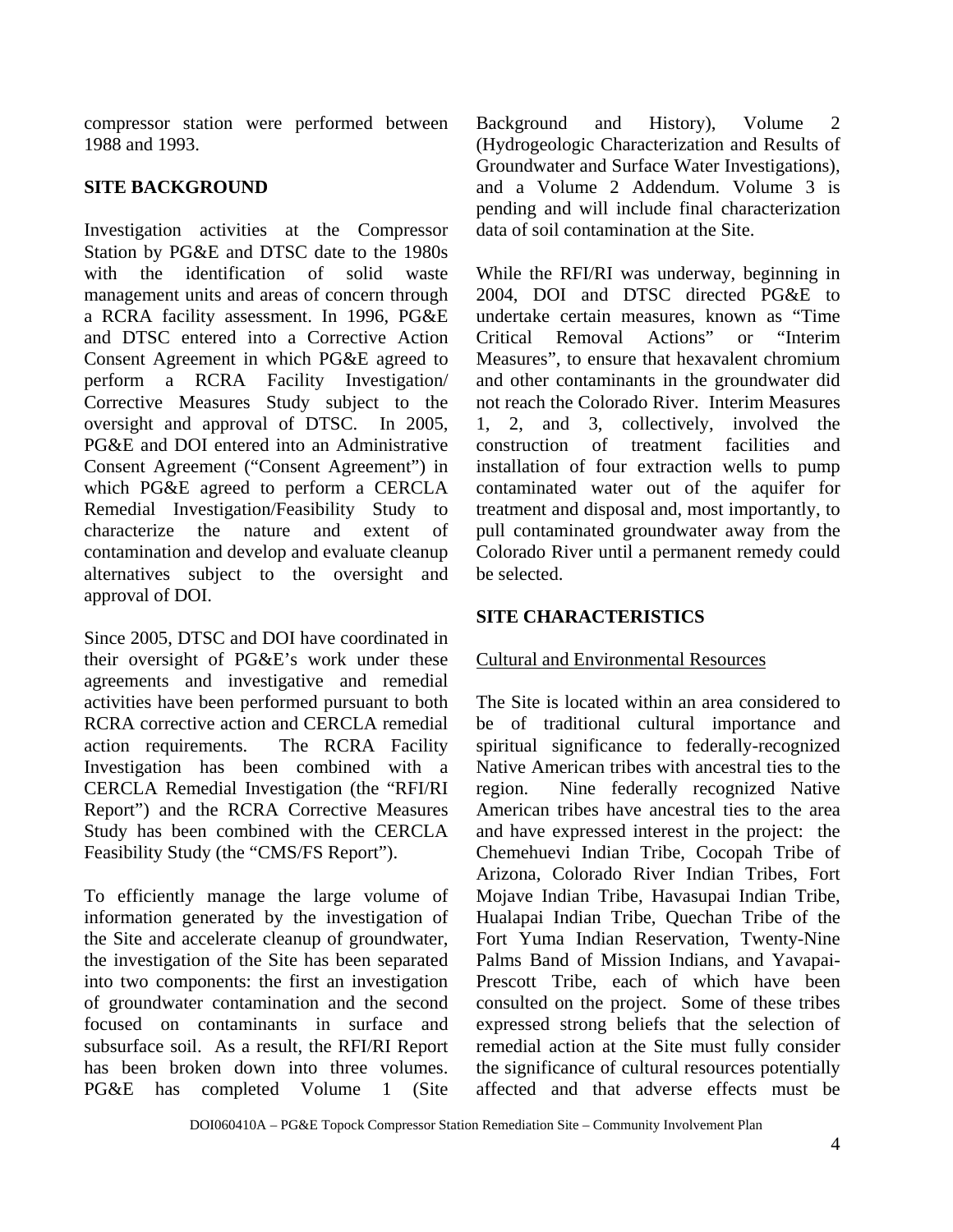mitigated to the fullest extent possible. Tribal views regarding the significance of the cultural resources potentially affected and the importance of mitigating adverse effects on those resources have been and will continue to be solicited and incorporated into the decisionmaking process as the remedy is selected, designed, and implemented.

The area contains sensitive cultural resources that are of religious and cultural significance to some of these tribes, as well as other identified historic areas, such as portions of historic Route 66. These cultural resources are subject to the protections provided by numerous Federal statutes, regulations, and Executive Orders.

Protection of historic properties and cultural resources, in particular those that are listed, or eligible for listing, in the National Register of Historic Places, requires that DOI, in consultation with State Historic Preservation Offices, the Advisory Council on Historic Preservation, the tribes, and other consulting parties, identify adverse effects associated with remedial action at the Site and seek ways to avoid, minimize, or mitigate such effects. The BLM, on behalf of itself, DOI, FWS, and Reclamation, is the lead federal agency for historic and cultural issues at the Site. Substantive mitigation measures adopted by the BLM as a result of consultation will be satisfied during the design and implementation of the remedy at the Site.

The Site is also located within an environmentally sensitive area that includes the Havasu National Wildlife Refuge, endangered species and migratory bird habitat, and public land formally designated as an Area of Critical Environmental Concern by the BLM. Moreover, much of the Site lies within the floodplain of the Colorado River, a source of drinking water and irrigation for millions of people downstream. Remedial action within this area must comply with the applicable land

management requirements established and implemented by BLM, FWS, and Reclamation.

#### Hexavalent Chromium Groundwater Plume

The RFI/RI Volume 2 Report for groundwater, completed in February 2009, characterized groundwater and surface water for contamination associated with past operations of the Compressor Station. Groundwater occurs beneath the ground surface in geologic deposits consisting primarily of sands and gravels, with some silts and clays.

The groundwater data indicate that a plume of groundwater contaminated with hexavalent chromium extends from the location of the former area where blowdown was discharged in Bat Cave Wash to the floodplain area adjacent to the Colorado River, north of the railroad tracks. Current data indicate that hexavalent chromium is not discharging to the Colorado River. Within the plume, hexavalent chromium is typically present at all depth intervals of the inland portion of the aquifer but is generally limited to deep wells in portions of the aquifer near the river. Organic-rich, low-oxygen containing soil conditions exist in the aquifer and sediments near and underlying the river that convert hexavalent chromium into an immobile, less toxic form know as trivalent chromium, thereby removing it from the groundwater.



As hexavalent chromium migrates in groundwater from inland and deep river sediments to the organic rich conditions near and beneath the river, it undergoes a chemical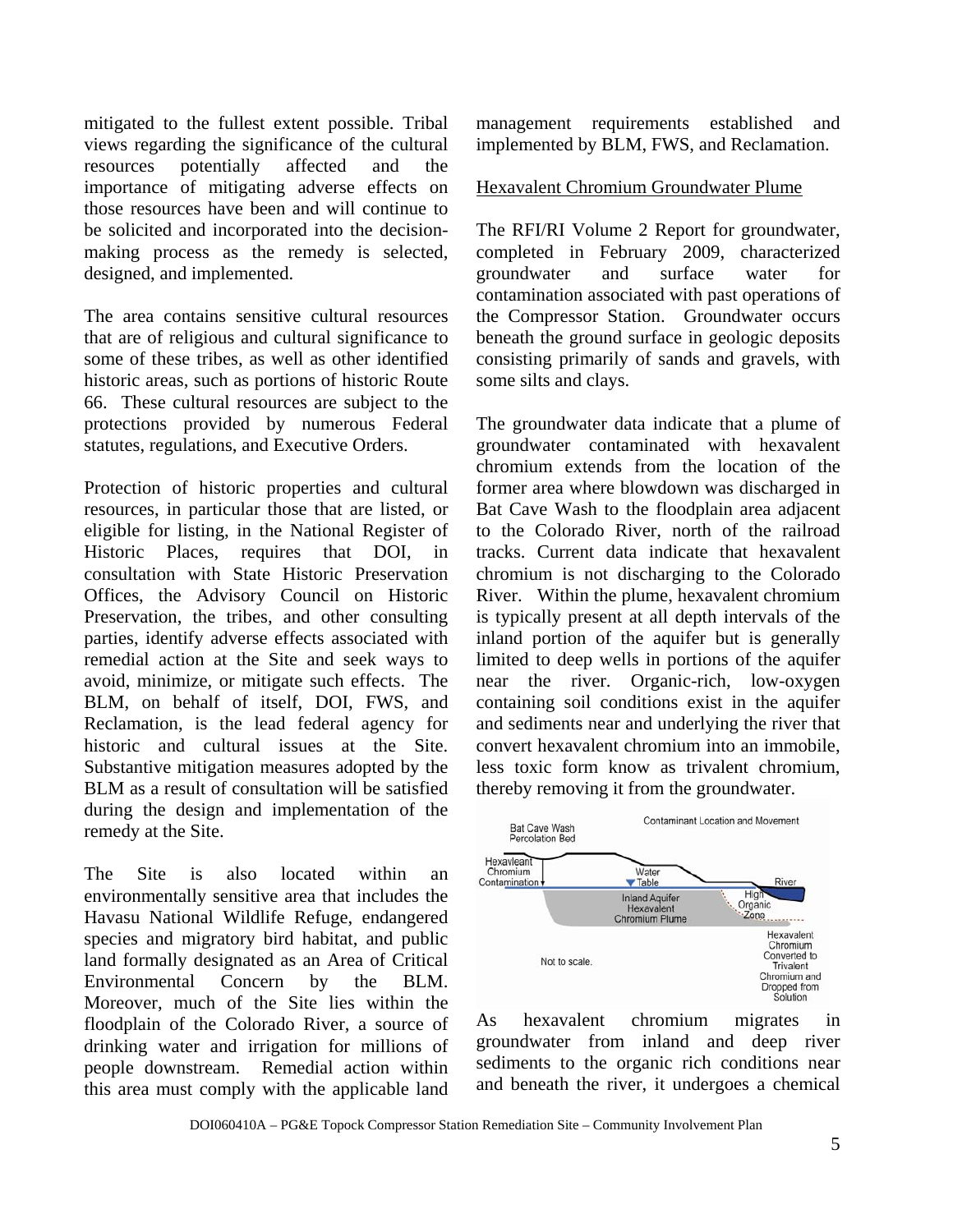change to trivalent chromium and drops out of the groundwater into the aquifer sediments where it is immobilized.

#### East Ravine Groundwater Contamination

During the 2009 East Ravine Groundwater Investigation, hexavalent chromium was also found in groundwater within the bedrock formations east and southeast of the Compressor Station. The contamination occurs in discrete fractures in the bedrock which limit the flow and overall quantity of groundwater in the rock. PG&E has estimated that the mass of the hexavalent chromium in bedrock likely represents less than one percent of the total plume mass.

The lateral extent of East Ravine groundwater contamination appears to extend approximately 1,500 feet east southeast of the Compressor Station. However, the investigation of East Ravine groundwater is ongoing and the source of the bedrock contamination has not been identified. Studies of the East Ravine are ongoing.

# **SUMMARY OF SITE RISKS**

As part of the Site investigation, a baseline risk assessment was conducted to determine the current and future risks posed by contaminants in groundwater to humans and ecological receptors. The primary contaminants of potential concern resulting from the evaluation in the risk assessment include hexavalent chromium, selenium, nitrate as nitrogen, and molybdenum.

Based on the results of the risk assessment, there are no unacceptable risks to human health or the environment from groundwater contamination under current conditions. There is no direct exposure to groundwater and no significant contaminant transport pathway from groundwater to surface water.

Hexavalent chromium is present at concentrations that could pose an unacceptable risk to a future hypothetical groundwater user, if the groundwater were ever to be used as a source of drinking water. Based on the results of the site investigation and risk assessment, hexavalent chromium is the contaminant that was addressed in the detailed alternative analysis in the Corrective Measures Study/ Feasibility Study and carried forward into remedy selection.

Three additional contaminants of potential concern, (selenium, nitrate as nitrogen, and molybdenum), were evaluated in the RFI/RI and groundwater risk assessment. Although the risk assessment concluded that these constituents are not a source of significant risk, their presence will be evaluated further during the soil investigation at the Site. The CMS/FS concluded that institutional controls should be enforced to restrict development of groundwater as a drinking water supply and monitoring of these constituents should continue as part of Site-wide groundwater monitoring activities throughout future actions taken at the Site.

Because there is no significant ecological exposure pathway for contact with impacted site groundwater, there are no ecological receptors currently at risk of adverse effects due to the presence of contaminants of potential concern in the groundwater.

Based on the results of the risk assessment, it is DOI's current judgment that the Preferred Alternative identified in this Proposed Plan, or one of the other active alternatives considered in this Proposed Plan, is necessary to protect public health or welfare or the environment from actual or threatened releases of hazardous substances into the environment and to comply with applicable or relevant and appropriate requirements ("ARARs").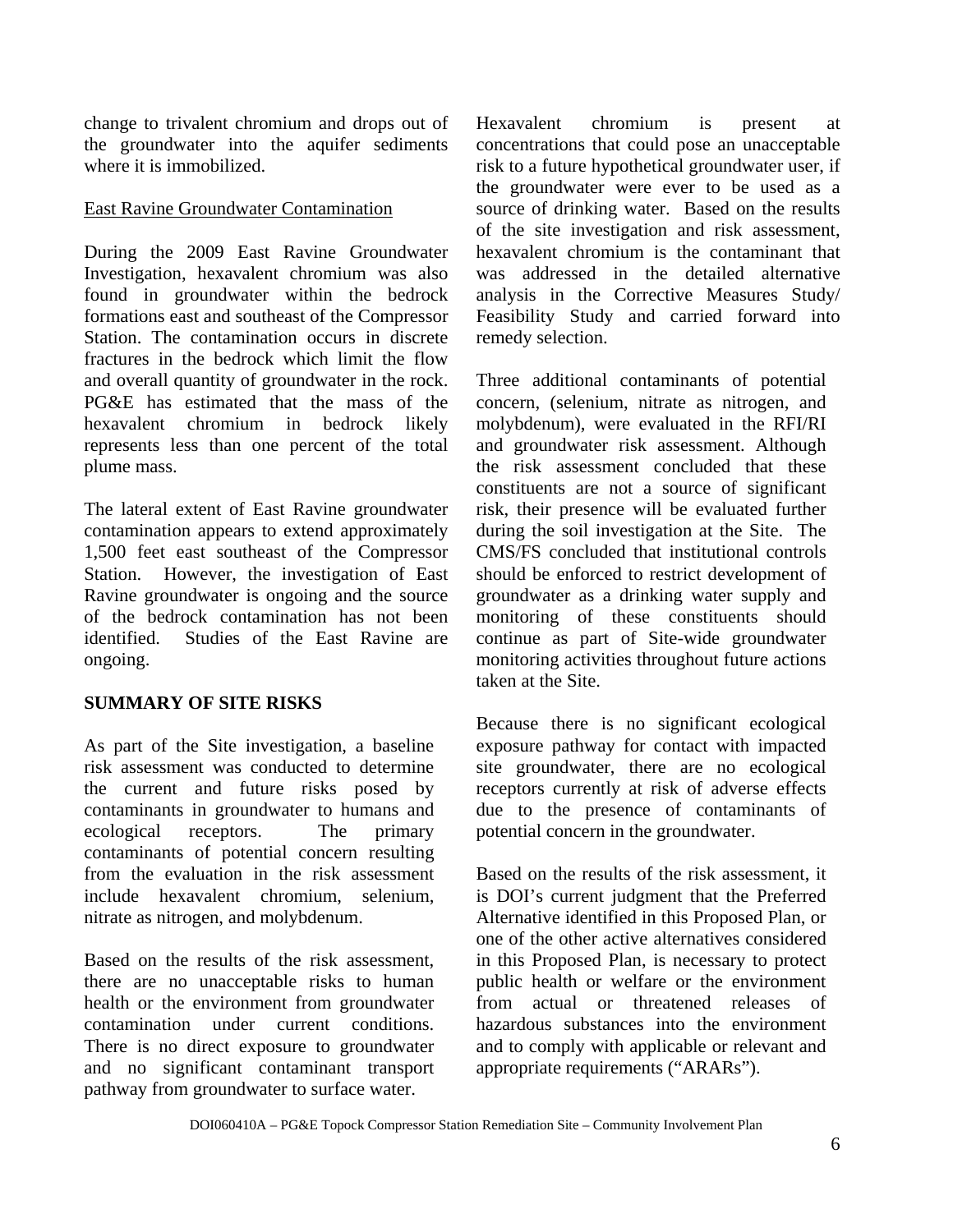#### **REMEDIAL ACTION OBJECTIVES**

The remedial action objectives ("RAOs") are based on the conclusions of the risk assessment and the requirement that the selected remedy attains ARARs identified for the Site. The RAOs for groundwater are to:

- Prevent ingestion of groundwater through drinking water having hexavalent chromium in excess of the regional background concentration of 32 micrograms per liter.
- Prevent or minimize migration of total chromium and hexavalent chromium in groundwater to ensure concentrations in surface water do not exceed water quality standards that support the designated beneficial uses of the Colorado River (11 micrograms per liter).
- Reduce the mass of total chromium and hexavalent chromium in groundwater at the Site to achieve compliance with ARARs in groundwater. This RAO will be achieved through attainment of a cleanup goal of 32 micrograms per liter of hexavalent chromium.
- Ensure that the current geographic plume boundaries are not permanently expanded following completion of the remedial action.

# **SUMMARY OF REMEDIAL ALTERNATIVES**

The remedial alternatives to address contaminated groundwater at the Site that were evaluated in the CMS/FS are presented below. The alternatives are identified with

letters to correspond with the description of the alternatives within the CMS/FS report.

Generally speaking, Alternatives A and B would not include any active treatment or other measures to remove hexavalent chromium from groundwater. Alternatives C, D, and E would rely primarily on treating the hexavalent chromium underground (also known as "in situ" treatment) by injecting a carbon food source into the aquifer to "feed" the naturally-occurring bacteria thereby accelerating the change of hexavalent chromium to trivalent chromium by enhancing the naturally occurring biological conditions that degrade contaminants. Alternative F would extract contaminated groundwater and treat it above-ground using an industrial treatment plant. Alternatives G and H would combine in situ treatment with above-ground treatment. Alternative I would continue the existing Interim Measure currently in place by which limited volumes of water are extracted and treated using an existing above-ground treatment facility.

Provided below is a more specific description of each alternative. In the Section that follows (Evaluation of Alternatives), the alternatives are compared using the nine remedy selection criteria required by CERCLA. As explained in that Section, Alternative E is the Preferred Alternative presented in this Proposed Plan.

#### *Alternative A: No Action*

Regulations governing the Superfund program generally require that the "no action" alternative be evaluated to establish a baseline for comparison. Under the No Action alternative, no active construction or operational activities would occur. There would be no active treatment to reduce chromium concentrations in groundwater. While natural processes converting hexavalent chromium to trivalent chromium would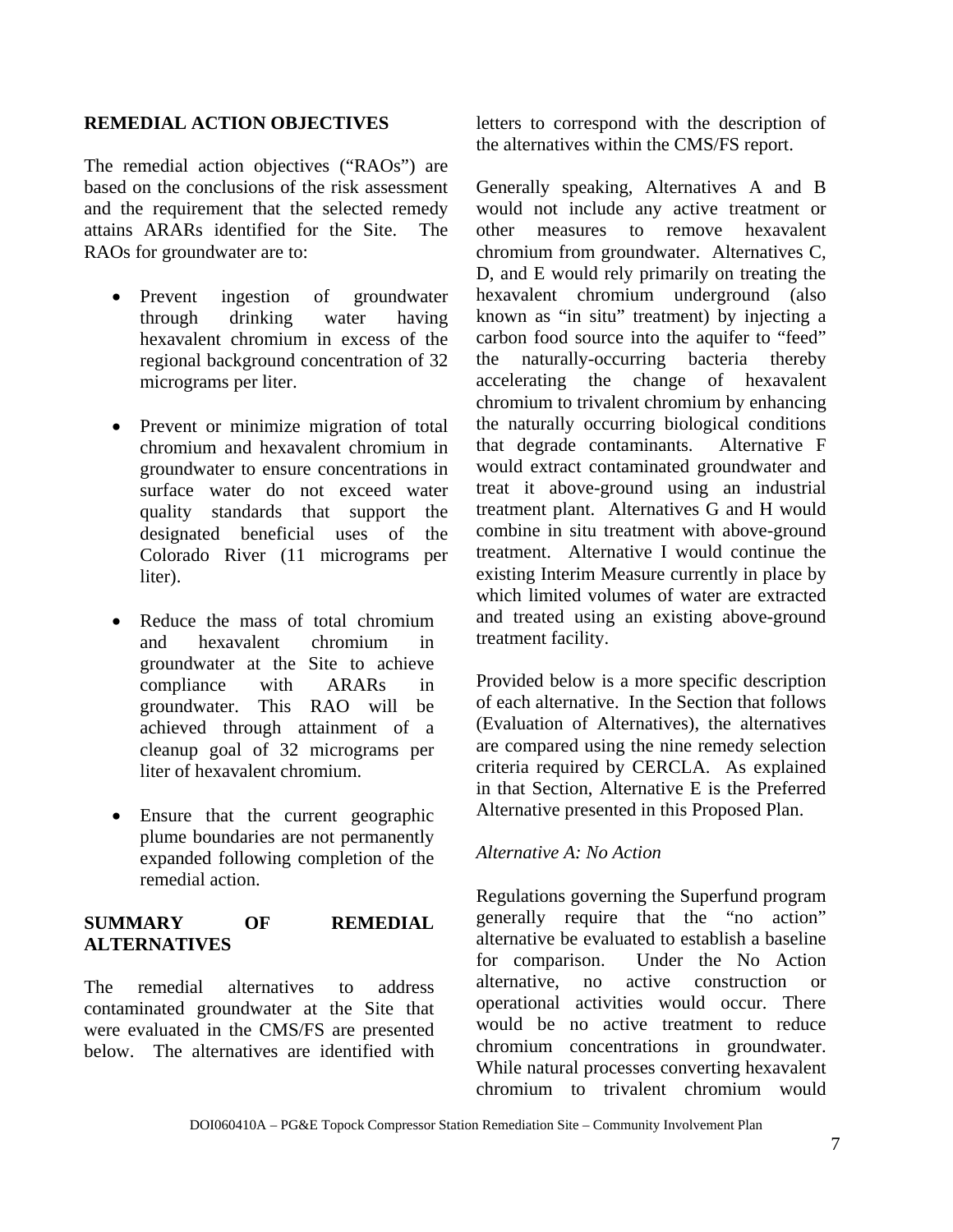continue to occur within the river sediments near the Colorado River, for the foreseeable future there would be no government restrictions on the use of groundwater in locations where concentrations exceed cleanup levels. No additional groundwater monitoring facilities would be constructed under this alternative, nor would any ongoing sampling or well maintenance activities be conducted to monitor concentrations of contaminants in groundwater or in the Colorado River.

Estimated Capital Cost: \$0 Estimated Time to Achieve RAOs: 220 to 2,200 years

*Alternative B – Monitored Natural Attenuation* 

No active treatment to reduce hexavalent chromium concentrations in groundwater would occur under this alternative. This alternative would rely only on the naturally occurring organic conditions in shallow groundwater areas of the Site near the river to convert and remove hexavalent chromium from groundwater. Restrictions on the use of groundwater in the area of the plume would be maintained during the remediation period. The existing groundwater monitoring network would potentially be enhanced with additional monitoring wells, and the monitoring program of routine sampling, analysis, and reporting would occur until the cleanup goals are attained.

Estimated Net Present Value: \$25,000,000 - \$54,000,000

Estimated Time to Achieve RAOs: 220-2,200 years

*Alternative C – High volume In-situ Treatment* 

Alternative C would involve active in-situ groundwater treatment through distribution of an organic carbon food source (such as whey) through high volume injection through a minimum number of wells installed primarily in previously disturbed areas. The organic carbon would be injected to enhance natural biological conditions that convert hexavalent chromium to immobile trivalent chromium thereby removing it from groundwater. This alternative would be implemented in two phases; the first to treat the plume edge nearest the river, and the second to treat the interior of the plume with a limited number of constructed wells.

Estimated Net Present Value: \$119,000,000 - \$255,000,000 Estimated Time to Achieve RAOs: 10 to 60 years

#### *Alternative D – Sequential In situ Treatment*

Under this alternative, treatment of the plume would be accomplished through injection of carbon using wells within the interior of the plume to convert hexavalent chromium to insoluble trivalent chromium, thereby removing chromium from groundwater. Treatment would be implemented in several phases involving construction of approximately 12 lines of injection and extraction wells to distribute the carbon food source over the entire plume.

Estimated Net Present Value: \$118,000,000 - \$254,000,000

Estimated Time to Achieve RAOs: 10 to 20 years

#### *Alternative E – In-situ Treatment with Fresh Water Flushing*

Alternative E involves flushing to push the plume through an In-Situ Reduction Zone ("IRZ") located along National Trails Highway. Flushing would be accomplished through a combination of fresh water injection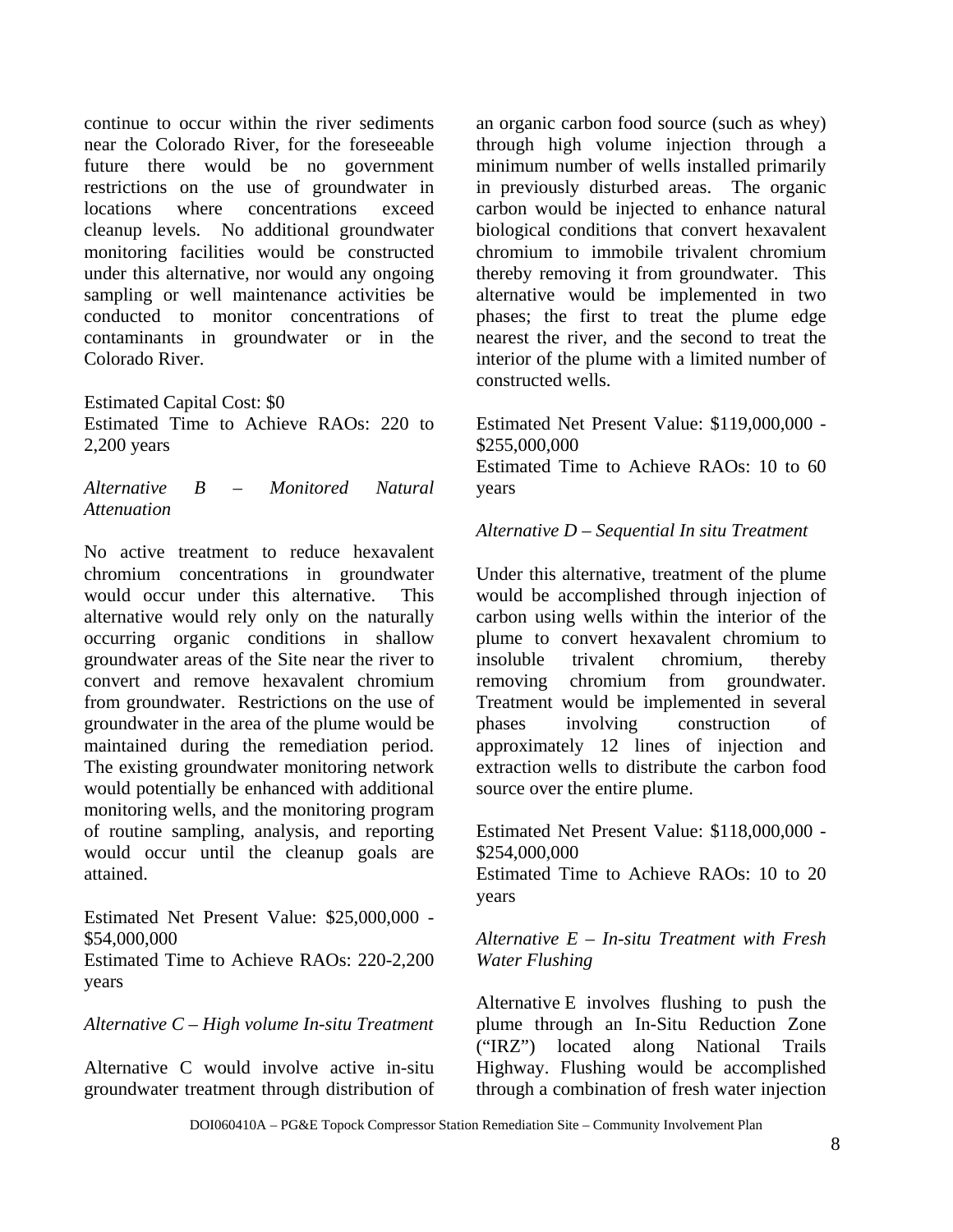and injection of carbon amended water in wells to the west of the plume. This alternative would also include using extraction wells in the area near the Colorado River to capture the plume, accelerate cleanup of the floodplain, and flush the groundwater with elevated hexavalent chromium through the treatment zone. Additional extraction wells are located in an area northeast of the Compressor Station where the flushing efficiency from injection wells alone is relatively poor. Water extracted from the near-river wells and wells northeast of the Compressor Station would be treated with the carbon food source and the water would be reinjected west of and within the hexavalent chromium plume.

Estimated Net Present Value: \$92,000,000 - \$198,000,000

Estimated Time to Achieve RAOs: 10 to 110 years

## *Alternative F – Pump and Treat*

This alternative would involve pumping groundwater, above-ground treatment to remove chromium from the extracted groundwater, and reinjection of the treated water back to the aquifer.

Estimated Net Present Value: \$187,000,000 - \$401,000,000

Estimated Time to Achieve RAOs: 15 to 150 years

#### *Alternative G – Combined Floodplain In-situ / Pump and Treat*

This alternative would combine floodplain cleanup by in-situ treatment, with treatment of the uplands portion of the plume by pumping groundwater, above-ground treatment to remove chromium from the extracted groundwater, and reinjection of the treated water back to the aquifer. The floodplain

cleanup would involve construction of in-situ treatment zones at National Trails Highway and between National Trails Highway and the Colorado River.

Estimated Net Present Value: \$177,000,000 - \$380,000,000

Estimated Time to Achieve RAOs: 10 to 90 years

*Alternative H – Combined Upland In-situ / Pump and Treat* 

This alternative would combine in-situ treatment in the upland portions of the plume, with pump-and-treat technology in the floodplain (consisting of pumping groundwater, above-ground treatment to remove chromium from the extracted groundwater, and reinjection of the treated water back to the aquifer). This alternative differs from Alternative G by relying on an insitu treatment zone as the dominant feature of the cleanup rather than pump and treat.

Estimated Net Present Value: \$127,000,000 - \$273,000,000

Estimated Time to Achieve RAOs: 10 to 70 years

Alternative I – Continued Operation of Interim Measure Groundwater Treatment

This alternative would involve continued operation of the current Interim Measure Groundwater Treatment Plant as the final remedial action at the site. The plant includes a pump and treat system that removes groundwater and utilizes chemical reduction, precipitation and filtration to remove hexavalent chromium. The Interim Measure system would operate with the existing equipment with existing procedures using the existing process at the existing flow rate until RAOs are attained.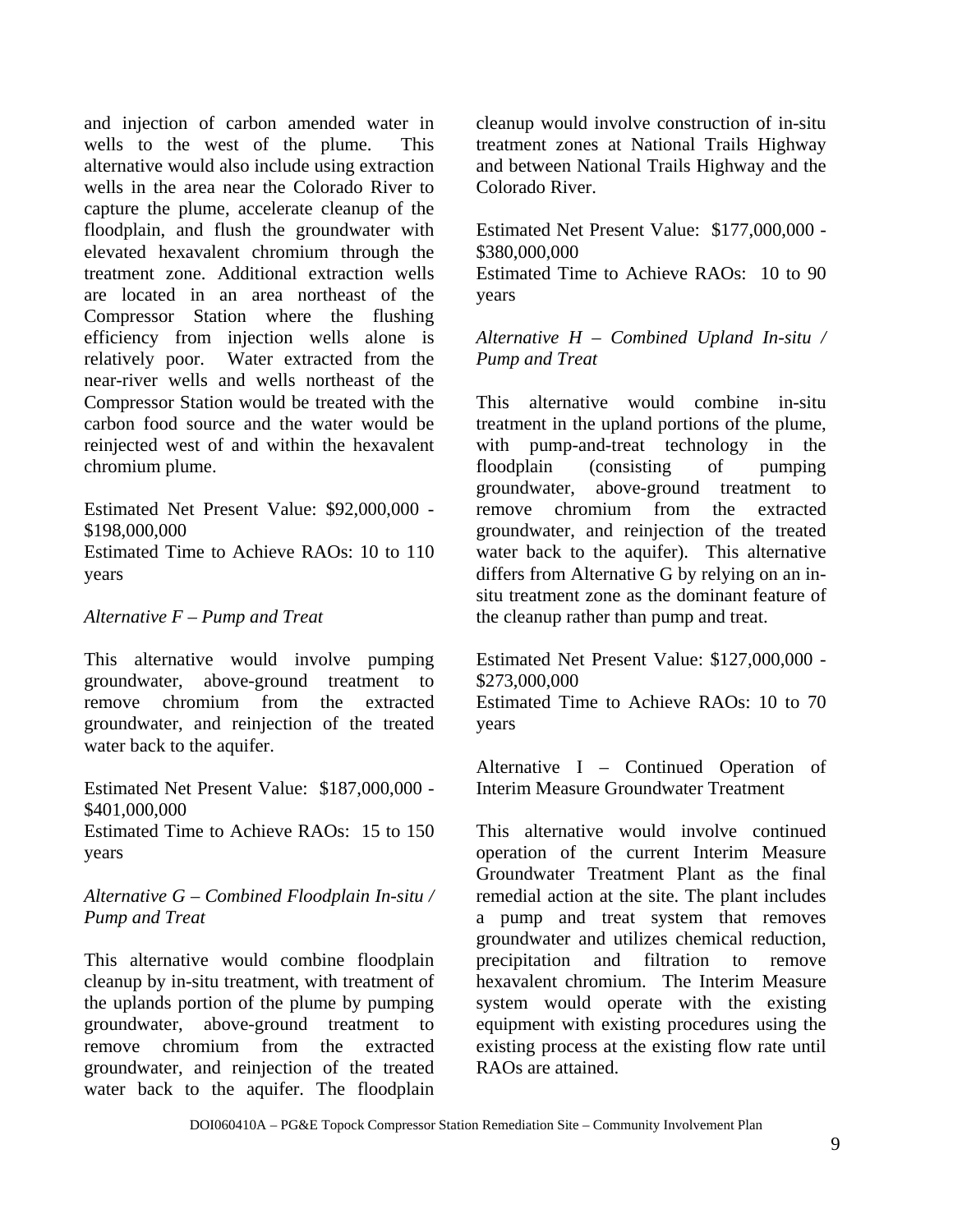Estimated Net Present Value: \$186,000,000 - \$398,000,000

Estimated Time to Achieve RAOs: 100 to 960 years

# Addressing Chromium in Bedrock in East Ravine

The development of a hydraulic containment and treatment system for groundwater in the bedrock is proposed for alternatives C, D, E, F, G, and H instead of developing and evaluating a range of remedial alternatives to attain RAOs in bedrock. East Ravine bedrock groundwater would be addressed through natural attenuation in alternatives A and B.

For alternatives C through H, hydraulic containment would involve pumping from a group of wells near the eastern end of the East Ravine. The assumed location for these wells from a hydraulic and infrastructure perspective would be along the former National Trails Highway. For alternative I, hydraulic containment would be through the existing Interim Measure pump and treat system. The approach for management and treatment of groundwater extracted from the bedrock would vary depending on the alternative. The quantity of extracted bedrock groundwater would be minor relative to alluvial groundwater. For Alternatives C, D, and E, bedrock groundwater would be amended with a carbon food source and reinjected in the alluvial aquifer along with amended alluvial groundwater. For alternatives F, G, H, and I, extracted bedrock groundwater would undergo above ground treatment with extracted alluvial groundwater. For alternative B, bedrock groundwater would be monitored to assure that the hexavalent chromium is changed by natural conditions and that there is no adverse effect to the Colorado River.

If it is determined that additional measures are needed to achieve RAOs in the East Ravine bedrock, other technologies could be applied to supplement the pumping wells. In addition to pumping for hydraulic control, technologies that may be applicable to East Ravine bedrock would include, but are not limited to, freshwater injection for flushing and injection of carbon amendments for in place treatment of hexavalent chromium.

# **EVALUATION OF ALTERNATIVES**

CERCLA specifies that nine criteria be used to evaluate the different remediation alternatives individually and against each other in order to select a remedy. This section of the Proposed Plan profiles the relative performance of each alternative against the nine criteria, noting how it compares to the other options under consideration. The nine evaluation criteria are discussed below. The "Detailed Analysis of Alternatives" can be found in the CMS/FS.

| Overall Protection of Human Health and the                   |  |  |
|--------------------------------------------------------------|--|--|
| <b>Environment</b> determines whether an<br>alternative      |  |  |
| eliminates, reduces, or controls threats to public health    |  |  |
| and the environment through institutional controls,          |  |  |
| engineering controls, or treatment.                          |  |  |
| <b>Compliance with ARARs</b> evaluates whether<br>the        |  |  |
| alternative meets Federal and State environmental            |  |  |
| statutes, regulations, and other requirements that pertain   |  |  |
| to the site, or whether a waiver is justified.               |  |  |
| Long-term Effectiveness and Permanence considers             |  |  |
| the ability of an alternative to maintain protection of      |  |  |
| human health and the environment over time.                  |  |  |
| Reduction of Toxicity, Mobility, or Volume<br>оf             |  |  |
| <b>Contaminants through Treatment</b> evaluates<br>an        |  |  |
| alternative's use of treatment to reduce the harmful effects |  |  |
| of principal contaminants, their ability to move in the      |  |  |
| environment, and the amount of contamination present.        |  |  |
| <b>Short-term Effectiveness</b> considers the length of time |  |  |
| needed to implement an alternative and the risks the         |  |  |
| alternative poses to workers, residents, and<br>the          |  |  |
| environment during implementation.                           |  |  |
| <b>Implementability</b> considers the technical<br>and       |  |  |
| administrative feasibility of implementing the alternative,  |  |  |
| including factors such as the relative availability of goods |  |  |
| and services.                                                |  |  |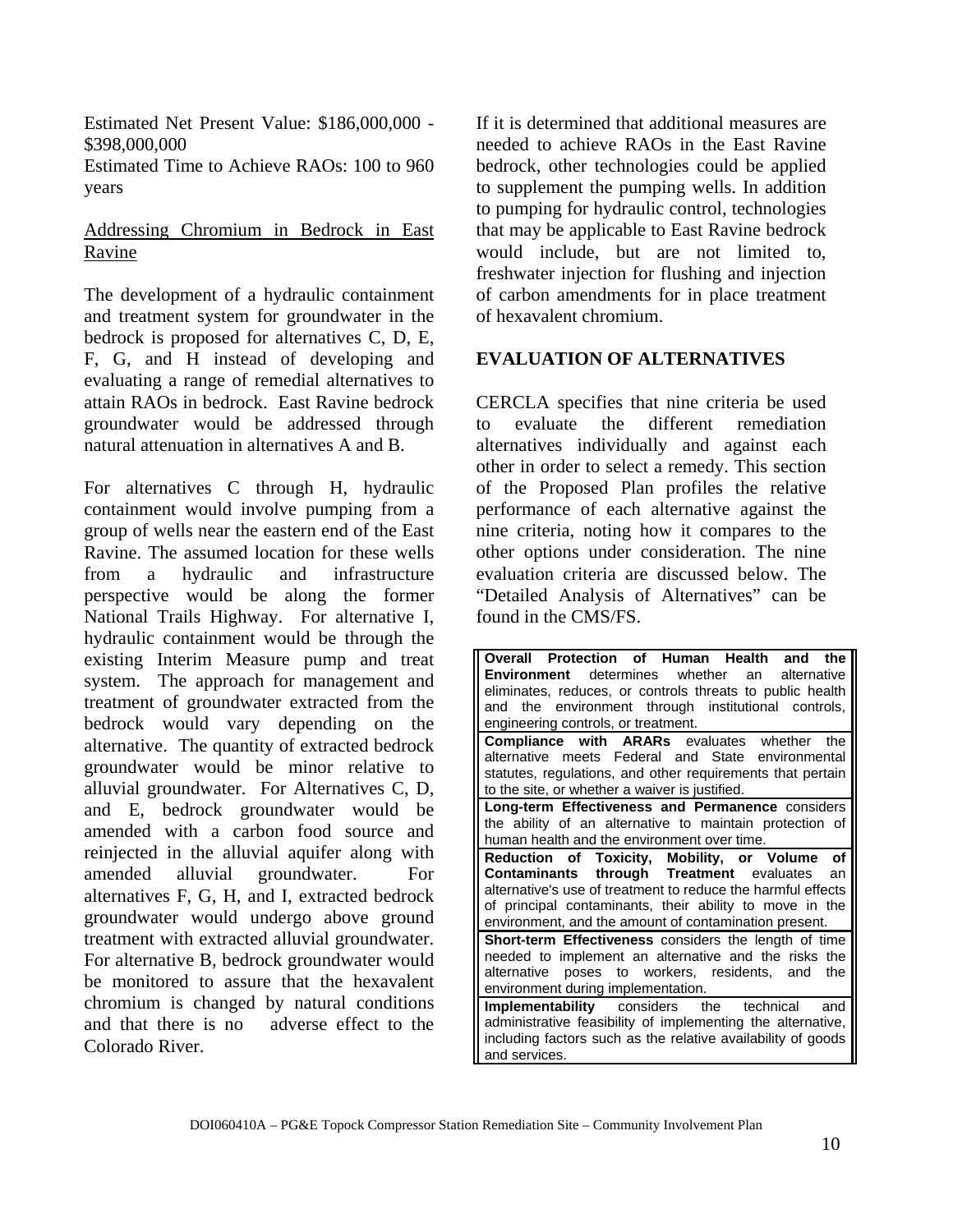| <b>Cost</b> includes estimated capital and annual operations<br>and maintenance costs, as well as present worth cost.<br>Present worth cost is the total cost of an alternative over<br>time in terms of today's dollar value. Cost estimates are<br>expected to be accurate within a range of $+50$ to $-30$<br>percent. |  |
|---------------------------------------------------------------------------------------------------------------------------------------------------------------------------------------------------------------------------------------------------------------------------------------------------------------------------|--|
| State/Support Agency Acceptance considers whether<br>the State agrees with the analyses and recommendations,<br>as described in the Proposed Plan.                                                                                                                                                                        |  |
| <b>Community Acceptance</b> considers whether the local<br>a and a control of the control of the control of the control of the control of the control of the control of t                                                                                                                                                 |  |

community agrees with DOI's analyses and preferred alternative. Comments received on the Proposed Plan are an important indicator of community acceptance.

As described below, two of these criteria, Overall Protection of Human Health and the Environment and Compliance with ARARs, are known as "threshold criteria" that must be satisfied by any Alternative for it to be selected. The next five criteria are known as "balancing criteria" and the last two criteria, State Acceptance and Community Acceptance are known as "modifying criteria."

## **1. Overall Protection of Human Health and the Environment**

Alternative A does not meet the threshold criteria for protecting human health and the environment because there would be no institutional controls imposed to restrict use of groundwater in locations where hexavalent chromium concentrations exceed the cleanup goals, and there would be no monitoring to evaluate whether geochemical conditions near the river required to reach the cleanup goals remain in place over the long period necessary to achieve these goals. The remaining Alternatives (B through I) all were found to meet the threshold criteria of protecting human health and the environment. Alternatives C, D, E, F, G, and H were ranked high for this criterion while Alternatives B and I ranked medium for this criterion primarily because of the long time required to attain cleanup goals, as well as the uncertainty about the

robustness of the natural geochemical conditions near the river and the high level of operation and maintenance.

# **2. Compliance with ARARs**

Applicable or Relevant and Appropriate Requirements (ARARs) are those cleanup standards, standards of control, and other substantive federal or more stringent State requirements that have been determined to be legally applicable to, or well suited to ("relevant and appropriate"), addressing hazardous substances, remedial actions, or other circumstances presented at a site. ARARs generally are classified as chemical-specific, location-specific, or action-specific. The ARARs for the Topock Site are identified in Appendix B of the CMS/FS.

Based on the specific circumstances presented at the Topock Site and as described in the CMS/FS, Alternatives A, B, and I do not satisfy the requirement established by the California State Water Resources Control Board Resolution 92- 49 that cleanup goals be achieved within a "reasonable time frame." For this reason, Alternatives A, B, and I have been eliminated from further consideration.

Because of the importance of the area to the certain Native American tribes with ancestral ties to the region, and the presence of cultural resources of religious and cultural significance, as well as other sensitive cultural resources, several cultural resource protection statutes, regulations, and Executives Orders have been identified as ARARs for the Topock Site. As described in the CMS/FS, none of the alternatives under consideration were eliminated from further consideration based on its failure to satisfy cultural resource ARARs. In order to ensure that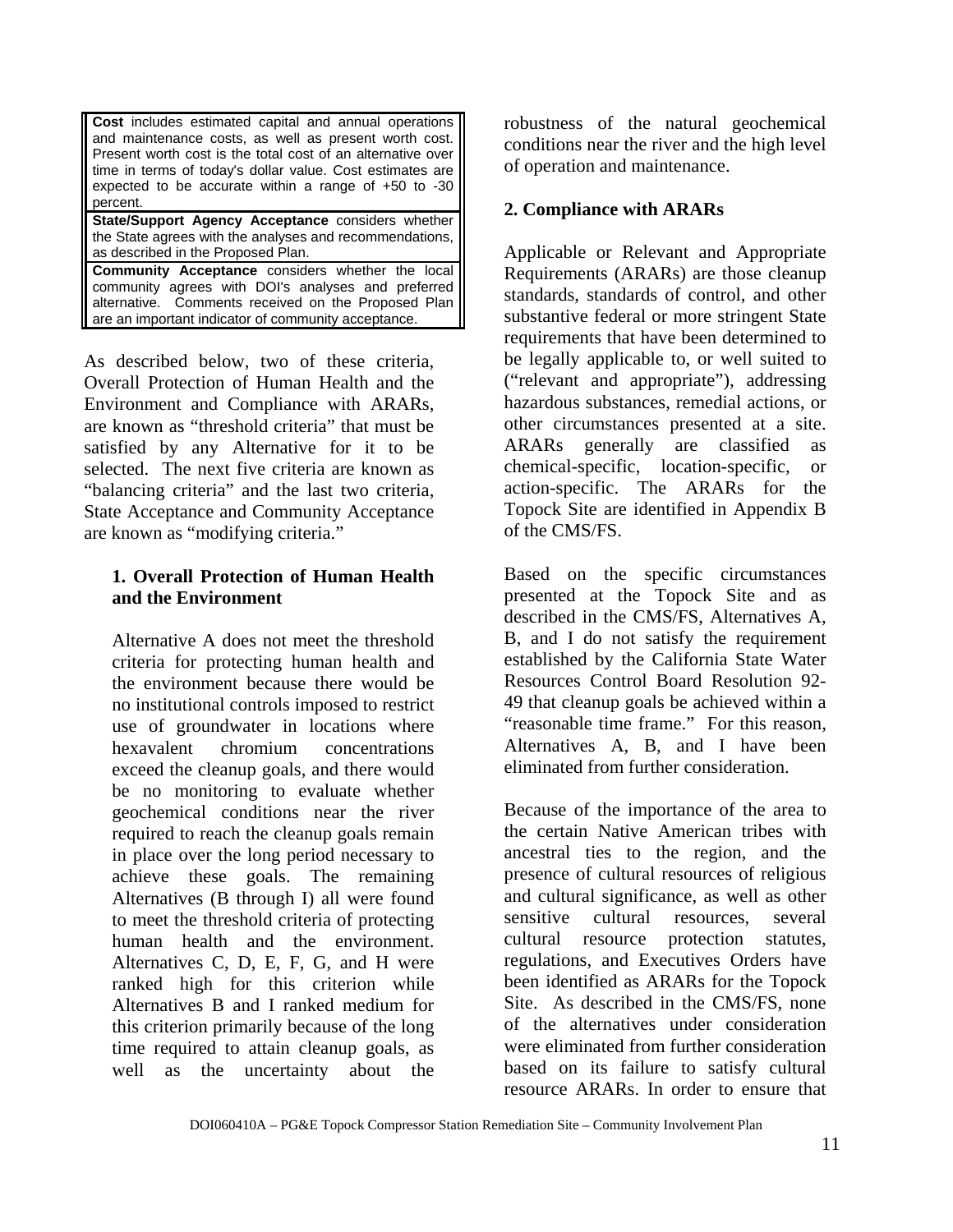the remedy selected attains the substantive requirements established by these ARARs, however, as a remedy is selected, designed, and implemented, the federal agencies will continue to engage in consultation with tribes, State Historic Preservation Officers, and others to identify potential effects on cultural resources and to seek ways to avoid, minimize, or mitigate any adverse effects.

With respect to any remedial action to be undertaken within the Havasu National Wildlife Refuge, the National Wildlife System Administration Act has been identified as an ARAR. As described in the CMS/FS, none of the alternatives under consideration were eliminated from further consideration based on its failure to satisfy this ARAR. After a remedy is selected, the Fish and Wildlife Service will identify, during remedial design and implementation, those measures necessary to ensure that the selected remedy satisfies this ARAR.

# **3. Long-term Effectiveness and Permanence**

Alternative A (No Action) ranked the lowest of all alternatives because this alternative does not include monitoring to verify the effectiveness of natural recovery processes and to determine when the RAOs have been achieved.

Alternative B ranked medium because it would include monitoring and institutional controls; however, this alternative relies on natural attenuation to convert hexavalent chromium to trivalent chromium, and while the reducing conditions have been shown to be robust, there is no way to prove that these conditions exist everywhere or would persist into the future hundreds to thousands of years from now.

Alternatives F, G, H, and I all ranked medium for long-term effectiveness, permanence, and reliability. These alternatives include ex-situ treatment; the resulting waste generation requiring land disposal of treatment residuals at an offsite, permitted landfill requiring longterm containment, management, and monitoring that are not required by the alternatives that include in-situ treatment.

Alternatives C, D, and E ranked mediumhigh for this criterion. While there is uncertainty regarding the ability to distribute the carbon food source across the targeted area, and Alternative E relies on flushing to remove contaminants from the upland portion of the aquifer, comparatively few long-term controls are expected for these alternatives following attainment of cleanup goals.

# **4. Reduction of Toxicity, Mobility, or Volume of Contaminants through Treatment**

Alternatives C, D, E, F, G, H, and I are ranked high because the toxicity, mobility, and volume of hexavalent chromium is reduced throughout the plume. Byproducts from in-situ treatment are expected to be localized and within the range of naturally occurring concentrations found at the site but could remain temporarily elevated above baseline and background concentrations in some portions of the aquifer. If monitoring indicates that byproducts remain elevated for an extended period of time, appropriate actions will be taken.

# **5. Short-term Effectiveness**

Alternative B was ranked medium because of the minimal footprint but relatively long time to cleanup.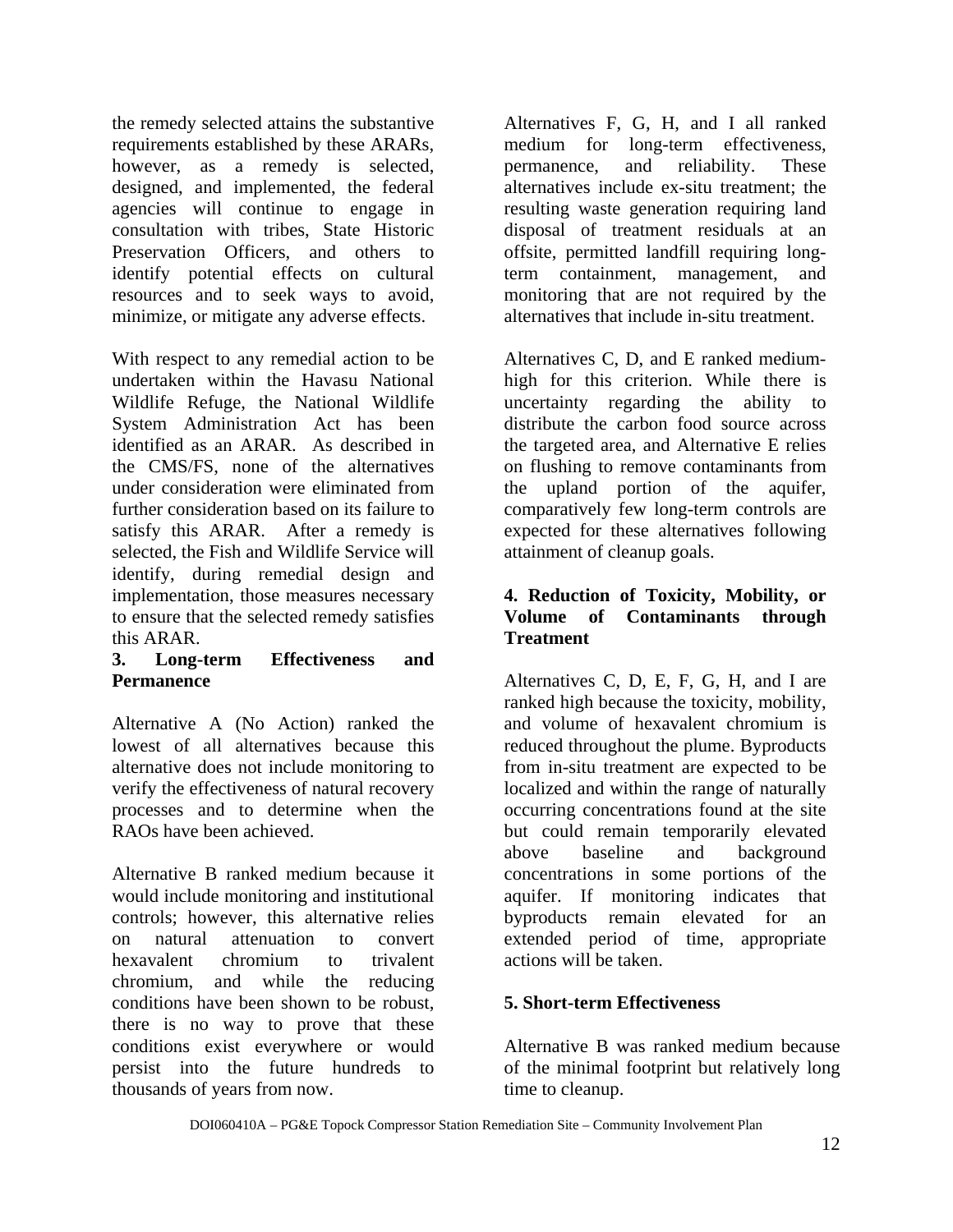Alternatives C and E were ranked mediumlow because of the comparatively shorter remediation period and relatively limited construction and operational activities that would occur primarily in previously disturbed areas. Alternatives A, D, F, G, H, and I received a low ranking for short-term effectiveness. Alternative A was ranked low primarily because of the extensive time to cleanup with no controls during the remedial period. Alternatives F, G, H, and I were ranked low as a result of construction and operation of an aboveground treatment plant and the greater amount of construction, aboveground visual impact, worker/operator presence onsite, electrical power requirements, and trucking requirements for chemical delivery and waste transportation and disposal. Alternative D ranked low primarily because the location of remedial facilities would not be limited to previously disturbed areas and because of the need for subsequent additional disturbance from grading, road construction, facility construction, and operation and maintenance.

# **6. Implementability**

Alternatives A and B are ranked high for implementability because Alternative A involves no remedial action, and the only remedial activities associated with Alternative B are monitoring well construction and maintenance and administration of an institutional control. Alternative I also ranked high because the system has been shown to be technically implementable over the years it has operated. Alternatives D, E, F, G, and H were ranked medium because while these alternatives are administratively implementable, there will be technical challenges associated with the active treatment processes. Alternative E requires additional approvals from landowners and associated water agencies for the water

supply well and pipeline. Alternative C was ranked low for this criterion because of the relatively more complex technical challenges associated with balancing carbon delivery and hydraulic containment of the plume, as well as construction within Bat Cave Wash.

# **7. Cost**

The costs for Alternatives A and B are the lowest; therefore, these alternatives are ranked high in cost-effectiveness. Alternatives C, D, E, and H are the next most costly; therefore, these alternatives are ranked medium in cost-effectiveness. Alternatives F, G, and I are the most expensive of the alternatives and are therefore ranked low in cost effectiveness. **8. State/Support Agency Acceptance** 

DOI and DTSC have worked together in closely coordinating each agency's respective authorities and overseeing PG&E's performance of work under the federal CERCLA Consent Agreement and the State Corrective Active Consent Agreement by which the CMS/FS has been prepared. Through this coordination, both DOI and DTSC approved the CMS/FS in December 2009, and DOI has developed this Proposed Plan in conjunction with DTSC. Based on this coordinated approach, DOI and DTSC, while considering the action independently, have reached agreement on the Preferred Alternative to submit for public review and comment.

# **9. Community Acceptance**

Community acceptance of the Preferred Alternative will be evaluated after the public comment period ends and will be described in the Record of Decision (ROD) for the site.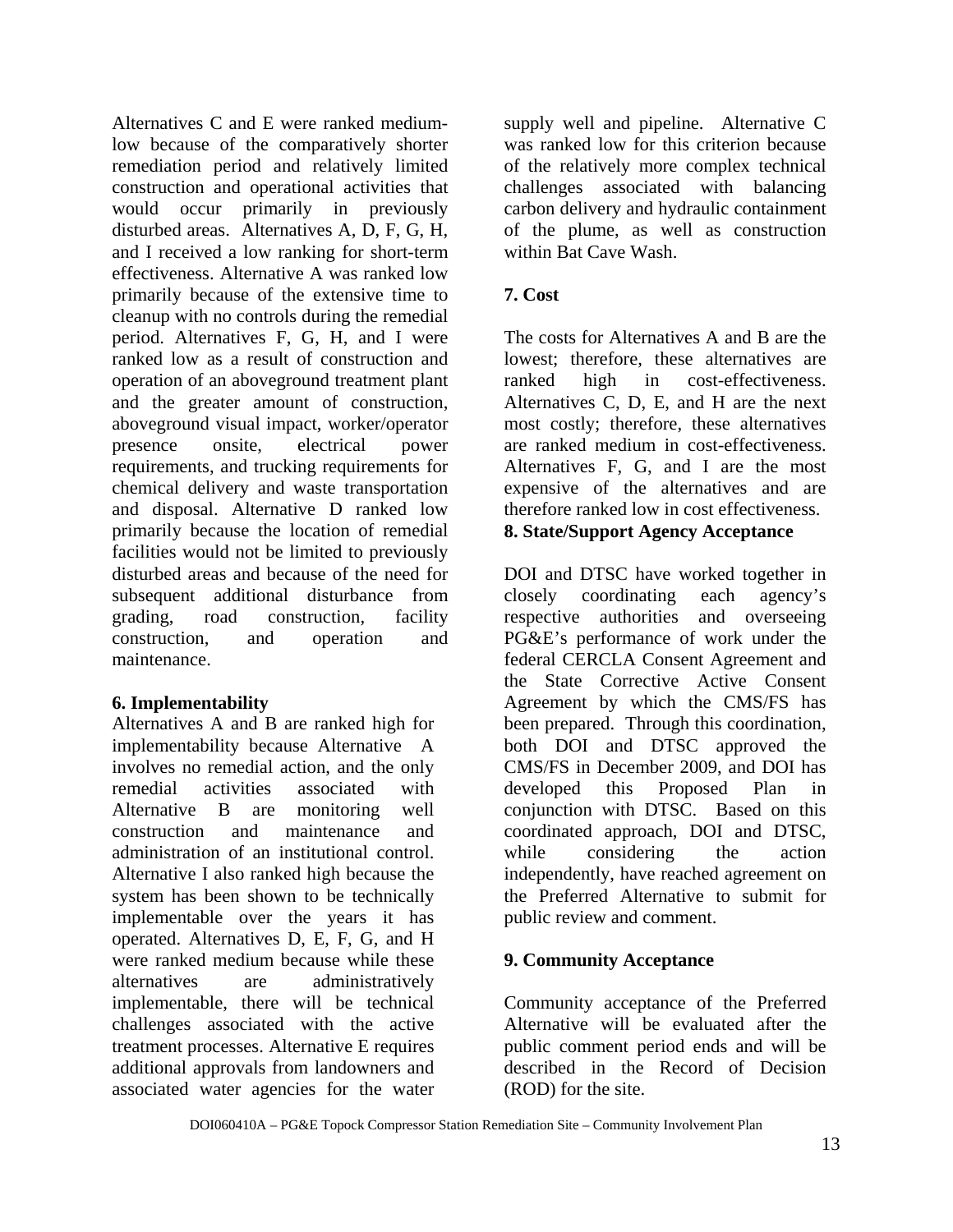# **SUMMARY OF THE PREFERRED ALTERNATIVE**

DOI's recommendation for the Preferred Alternative, based on the analysis and conclusions presented in the CMS/FS is Alternative E - *In-situ* Treatment with Fresh Water Flushing (See Attached Figure). Alternative E is recommended because it will achieve the RAOs while substantially reducing, through treatment, the amount of hexavalent chromium in the groundwater [which is the principal threat at the site], and will do so in a reasonable time frame, and will do so with fewer adverse effects to cultural resources and biological resources than other alternatives considered.

Because DOI recognizes that the variable nature of the geologic materials beneath the site may result in some localized areas being resistant to *in situ* treatment and flushing DOI's preferred alternative includes monitored natural attenuation as a long term component to address residual hexavalent chromium that may remain in portions of the aquifer formation after a majority has been treated by *In-situ* Treatment with Fresh Water Flushing. Monitored natural attenuation relies on the naturally occurring degradation and dilution properties of the groundwater system to change hexavalent chromium to trivalent chromium in groundwater.

Institutional controls are measures undertaken to limit or prohibit activities that may interfere with the integrity of a cleanup action or result in unacceptable human exposure to hazardous substances remaining at a site. Such measures are adopted to assure the continued protection of human health. The institutional controls proposed for the Site are defined in the *BLM Lake Havasu Field Office Resource Management Plan* issued in May 2007 and in the *1994 Lower Colorado River National Wildlife Refuges Comprehensive Management Plan.* These plans restrict surface uses and use of the groundwater. It is anticipated that these management plans will be in place beyond the time needed to achieve cleanup goals for the groundwater.

Based on the information currently available, DOI believes the Preferred Alternative (Alternative E with the addition of monitored natural attenuation) meets the threshold criteria and best addresses the balancing and modifying criteria. DOI expects the Preferred Alternative to satisfy the following requirements of CERCLA § 121(b): (1) be protective of human health and the environment; (2) comply with ARARs; (3) be cost-effective; (4) utilize permanent solutions and treatment technologies to the maximum extent practicable; and (5) satisfy the preference for treatment as a principle element of the remedy.

# **COMMUNITY PARTICIPATION**

DOI, in conjunction with DTSC, provides information regarding the cleanup of the PG&E Topock Site to the public through public meetings, the Administrative Record file for the Site, and announcements published in the [*Several Named Arizona and California*] Newspapers. DOI and DTSC encourage the public to gain a more comprehensive understanding of the Site and the investigation and cleanup activities that have been and will be conducted at the Site. DOI, in consultation with DTSC, may modify the Preferred Alternative or select another remedial alternative presented in this Plan based on new information or public comments. Therefore, the public is encouraged to review and comment on all alternatives presented in this Proposed Plan.

The dates for the public comment period, the date, location, and time of the public meeting, and the locations of the Administrative Record file, are provided on the front page of this Proposed Plan.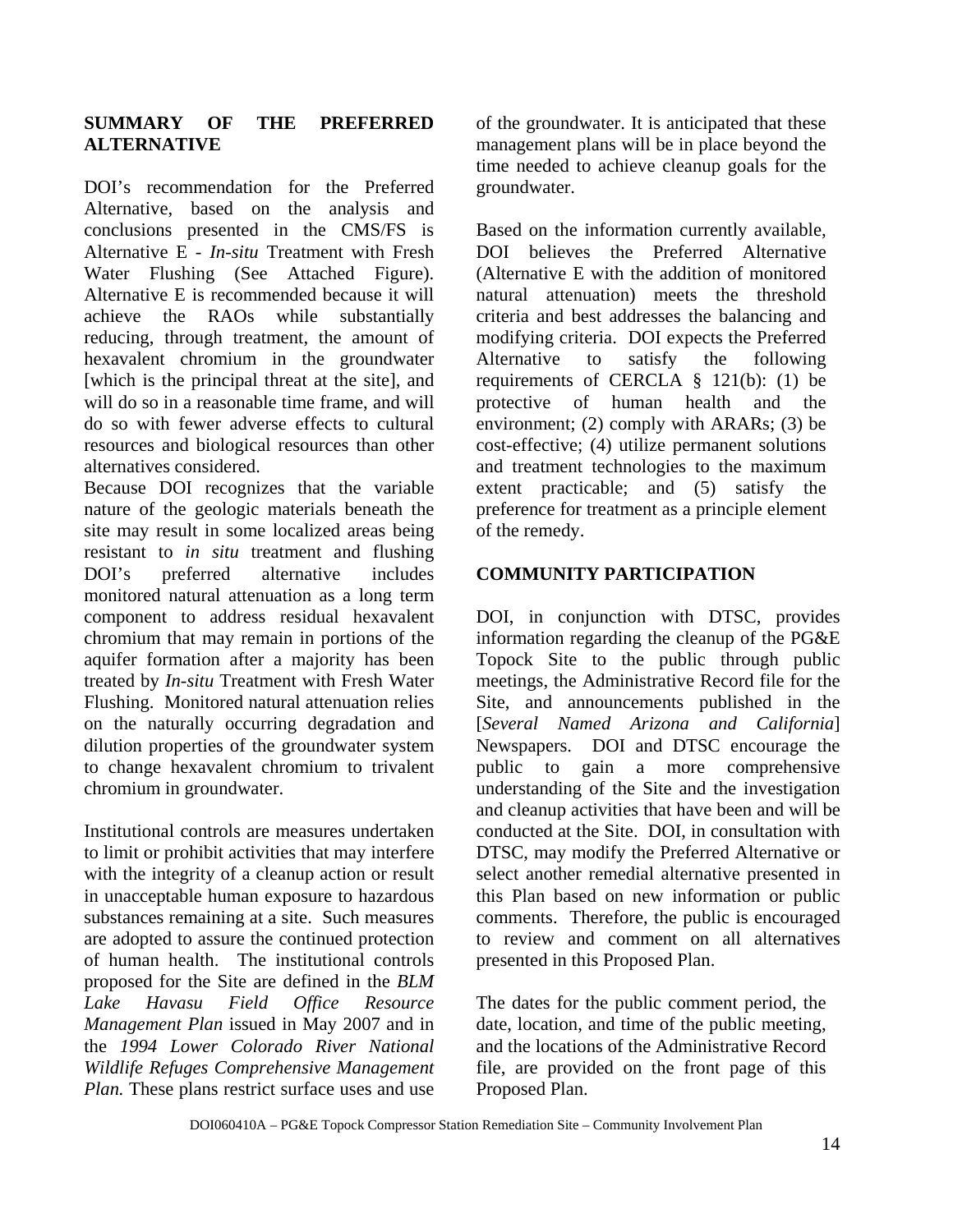For Further Information on the PG&E Topock Cleanup, please contact:

Pamela S. Innis DOI Topock Remedial Project Manager U.S. Department of Interior Office of Environmental Policy and Compliance – Denver Region P.O. Box 25007 (D-108) Denver, CO 80225-0007 Email: Pamela\_Innis@ios.doi.gov Voice: 303.445.2502 Fax: 303.445.6320

Needles Library 1111 Bailey Avenue Needles, CA 92363 Contact: Kristin Mouton, (760) 326-9255

Parker Library 1001 Navajo Avenue Parker, AZ 85344 Contact: Jana Ponce, (928) 669-2622

#### Information Repositories

A copy of the Proposed Plan and other project documents are available for review at the following locations:

Chemehuevi Indian Reservation Environmental Protection Office 2000 Chemehuevi Trail Havasu Lake, CA 92363 Contact: Dave Todd, (760) 858-1140

Colorado River Indian Tribes Library Second Avenue and Mohave Road Parker, AZ 85344 Contact: Amelia Flores, (928) 669-1285

Golden Shores/Topock Station Library 13136 S. Golden Shores Parkway Topock, AZ 86436 Contact: Avis McKinnon, (928) 768-2235

Lake Havasu City Library 1770 McCulloch Boulevard Lake Havasu City, AZ 86403 Contact: Sharon Lane, (928) 453-0718